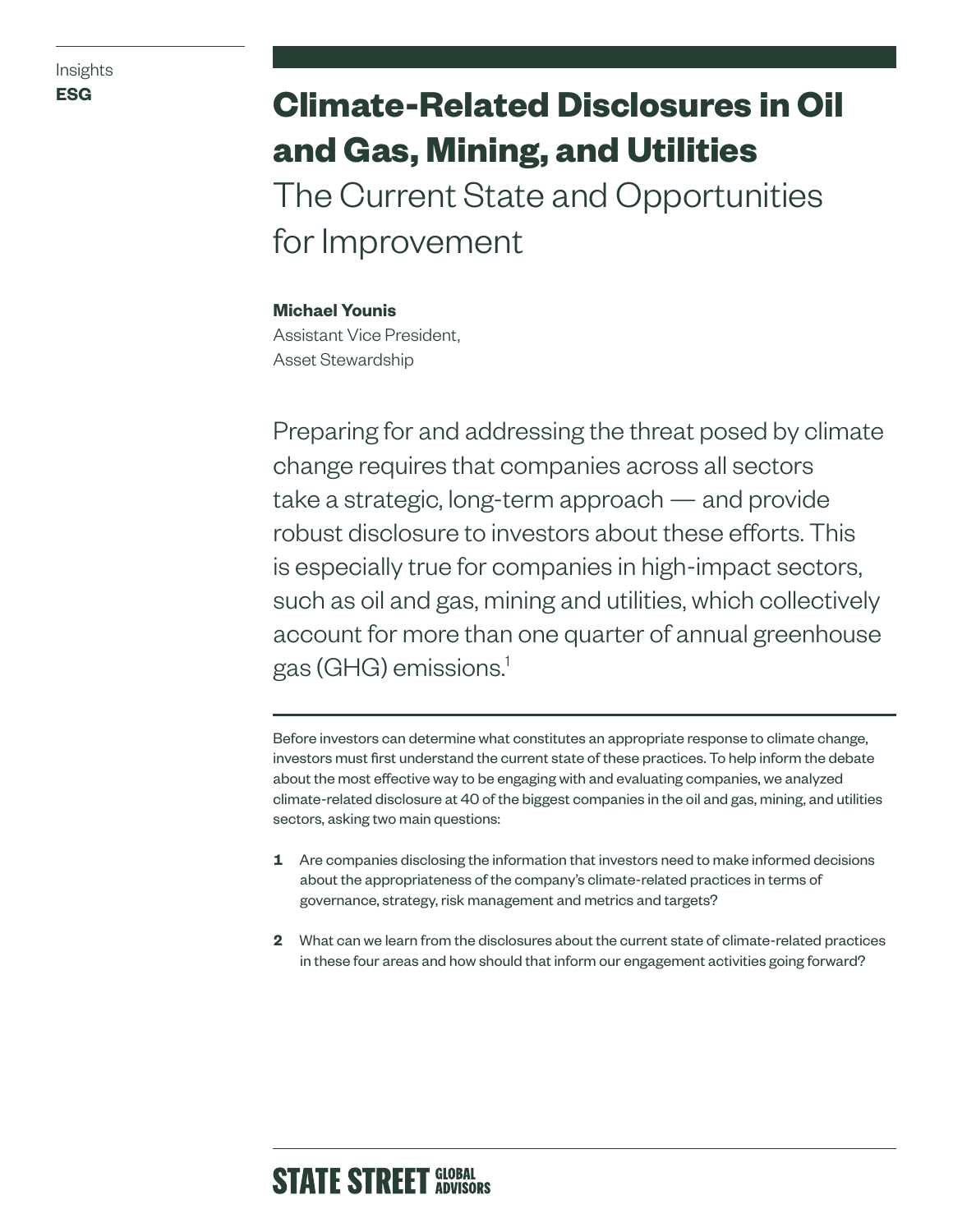Based on this analysis, we found that:

| • Across all regions, the vast majority of companies are taking a short-term, tactical         |
|------------------------------------------------------------------------------------------------|
| approach to climate risk; they are failing to identify the long-term threats and opportunities |
| created by a shift to a low-carbon economy and to incorporate this thinking into their         |
| boards' strategic planning.                                                                    |

- A majority of companies (55%) are using one- to three-year time horizons for their GHG emissions-reduction goals, rather than the longer-term time horizons that are needed to drive meaningful strategic change and effectively address the climate challenge.
- Only two companies in their committee charters explicitly identify the review of strategic opportunities related to sustainability. In doing so, they set clear expectations that the committee should view the eventual shift to a low-carbon economy as an opportunity to shape their long-term corporate strategy.
- US-based companies generally lag their peers in Europe (including the UK), Australia and Canada in identifying and disclosing two of the most important tools for mitigating climate risk: carbon pricing and GHG emissions-reduction goals.

This paper provides an overview of our analysis of the oil and gas, mining, and utilities sectors' current responses to climate risk. It also identifies the highest-priority areas where investors and companies can work together to determine the appropriate response to this monumental threat.

# **Background on State Street's Climate-Related Stewardship Efforts**

We believe that boards should regard climate change as they would any other significant risk to the business and ensure that their company's assets and long-term business strategy are resilient to the impacts of climate change. This belief, along with our fiduciary duty to act on behalf of our clients' long-term interests, has guided our asset stewardship efforts.

In August 2017, we published our "[Perspectives on Effective Climate-Related Disclosure](https://www.ssga.com/investment-topics/environmental-social-governance/2017/perspectives-on-effective-climate-change-disclosure.pdf)," providing guidance on how companies in high-impact sectors — specifically oil and gas, mining and utilities — can provide meaningful climate-disclosure information for investors. The report identified four main areas of necessary disclosures, each of which correlates with a pillar of the recommendations subsequently published by the Task Force on Climate-related Financial Disclosures (TCFD):

| <b>TCFD Pillar</b>           | <b>State Street's Disclosure Expectations</b>                                     |
|------------------------------|-----------------------------------------------------------------------------------|
| Governance                   | Governance and board oversight of climate risk                                    |
| Strategy                     | Discussing impacts of scenario-planning on long-term capital allocation decisions |
| Risk Management              | Disclosing the average and range of carbon price assumptions                      |
| <b>Metrics &amp; Targets</b> | Establishing and disclosing long-term GHG emissions goals                         |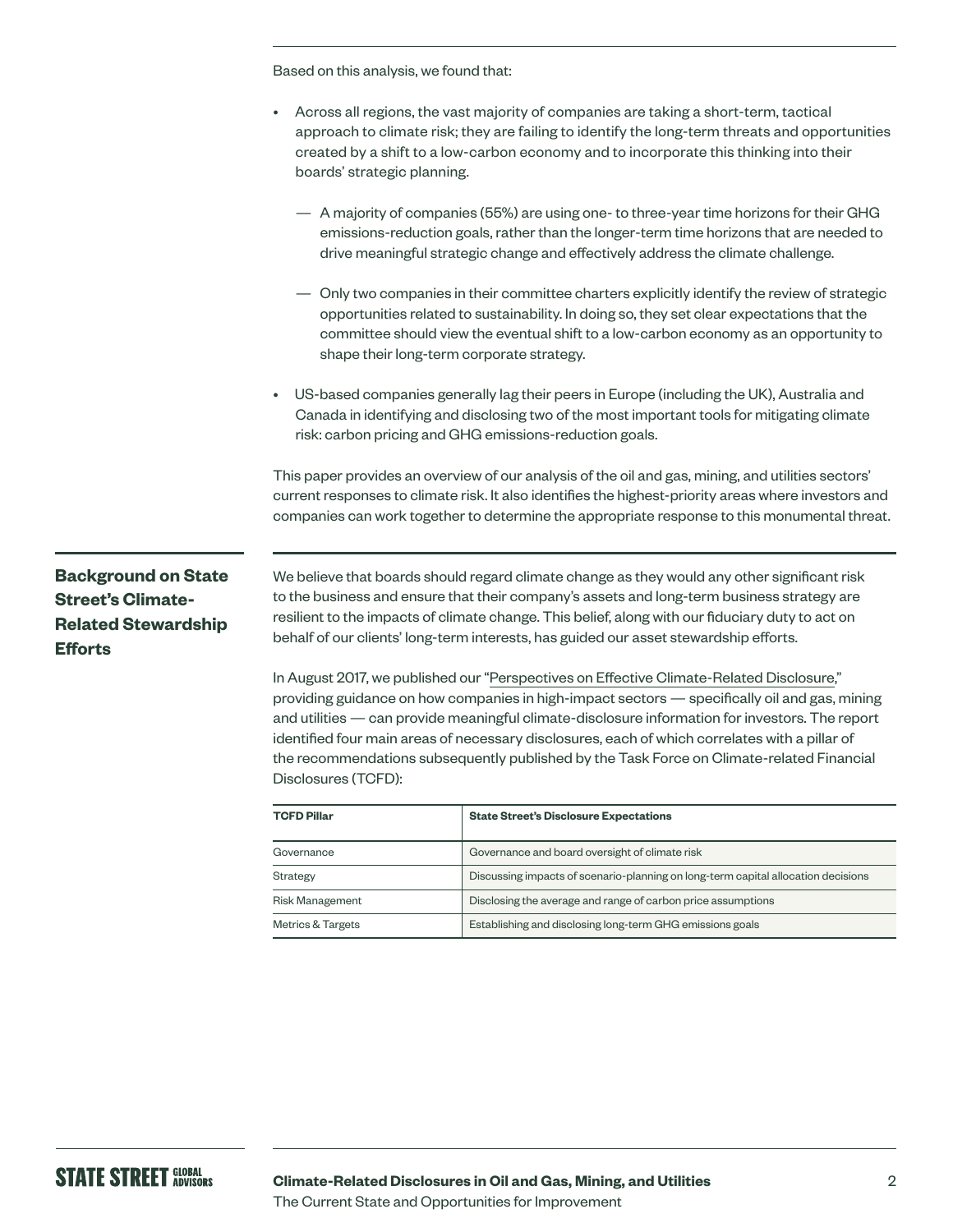Starting in 2018, we began analyzing the climate-related disclosures of various high-impact sectors and assessing how they aligned with our minimum expectations as a proxy for quality of disclosure related to each TCFD pillar. We analyzed the disclosures of 40 of the biggest and most high-profile companies in our portfolio (see Appendix) that span across four markets, most of whom have received requests from shareholders and other groups to assess the impacts on the company of limiting GHG emissions to conform with a 2-degree scenario.<sup>2</sup> Given their size and prominence in their industries, we use their climate disclosure as a window into the quality and efficacy of current disclosure and practice related to climate change. Our analysis centered on two main questions.

**Question 1: Are Companies Disclosing the Information Investors Need to Make Informed Decisions?**

The key findings from our analysis of current disclosure practices in the oil and gas, mining, and utilities sectors include:

- **Governance approaches are disclosed by nearly all companies.** Only two companies, both of which are US-based, do not disclose how they oversee climate-related issues at the board level.
- **Strategy is the area in need of greatest improvement.** Globally, less than one quarter of companies do an adequate job of disclosing their climate strategy — or communicating to shareholders about how various carbon-reduction scenarios affect long-term capitalallocation decisions.
- **Risk management presents significant room for progress.** Only half of the companies worldwide disclose their carbon-pricing assumptions, an essential measure that allows companies to account financially for the externalities imposed on society by GHG emissions from their activities/operations. Disclosure of this information is significantly lower in the US (36%) than outside the US (67%).
- **Metrics and targets disclosure is significantly lower in the US.** Only 60% of US companies disclose the goals they have set for reducing the company's GHG emissions; only one non-US company fails to disclose this vital information.

In addition to evaluating the disclosures according to each of the four main areas, we also divided the companies by geographic region to see if there were any regional differences (see table below).

|                       | Number of<br><b>Companies</b> | % of Oil and Gas, Mining and Utilities Companies that Comply with State<br><b>Street's Disclosure Expectations</b> |                 |                        |                             |
|-----------------------|-------------------------------|--------------------------------------------------------------------------------------------------------------------|-----------------|------------------------|-----------------------------|
|                       |                               | Governance                                                                                                         | <b>Strategy</b> | <b>Risk Management</b> | <b>Metrics &amp; Target</b> |
| Globally              | 40                            | 95%                                                                                                                | 23%             | 50%                    | 73%                         |
| US                    | 25                            | 92%                                                                                                                | 24%             | 36%                    | 60%                         |
| Non-US                | 15                            | 100%                                                                                                               | 20%             | 67%                    | 93%                         |
| Europe (including UK) | 6                             | 100%                                                                                                               | 33%             | 67%                    | 100%                        |
| Australia             | 5                             | 100%                                                                                                               | 20%             | 60%                    | 100%                        |
| Canada                | $\overline{4}$                | 100%                                                                                                               | $O\%$           | 75%                    | 75%                         |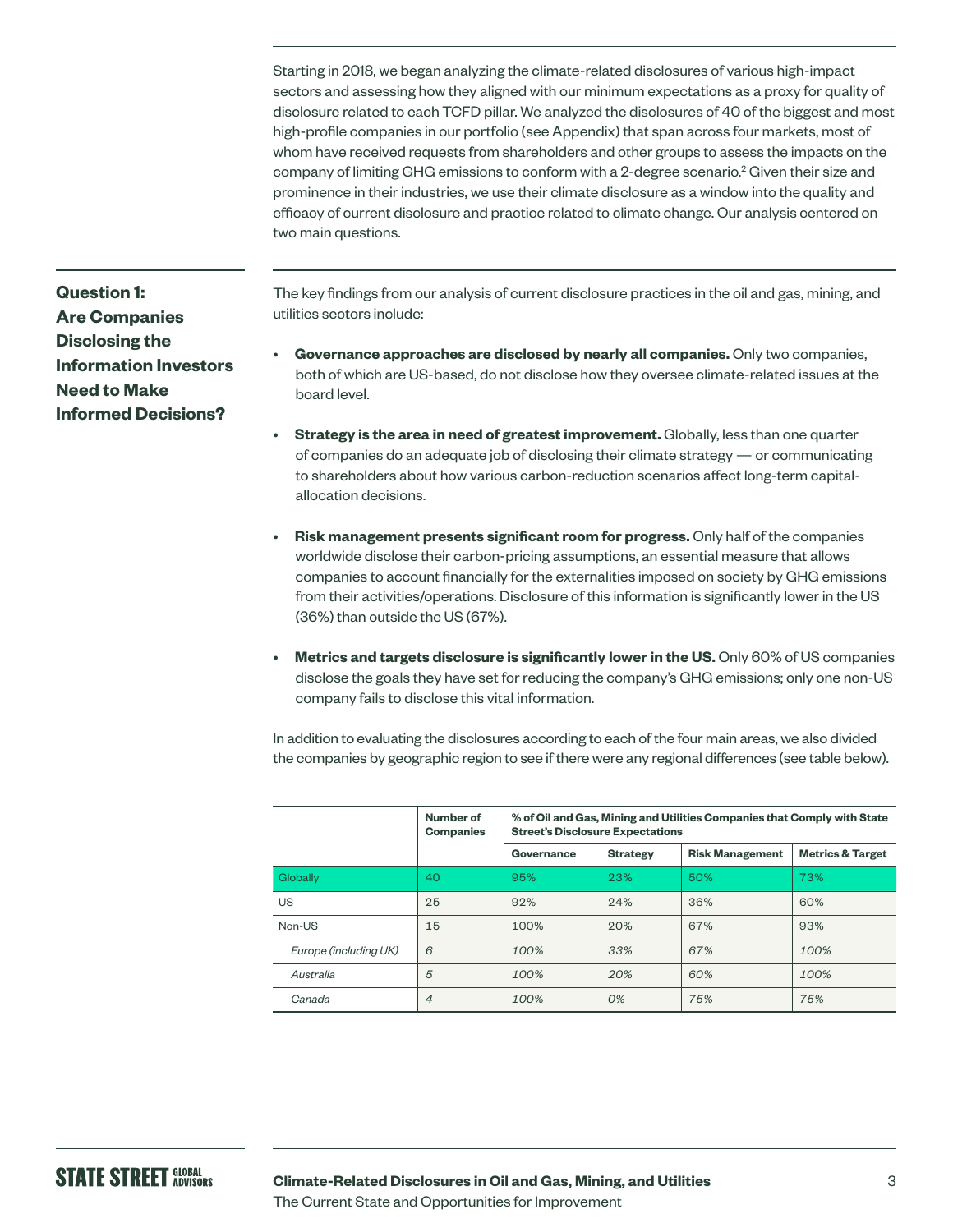| <b>Question 2:</b><br><b>What Can We Learn</b><br><b>From Disclosures</b><br><b>About the Current</b><br><b>State of Climate</b><br><b>Action?</b> | After identifying whether information was disclosed in the oil and gas, mining, and utilities<br>sectors, we then looked at the substance of what was disclosed. More specifically, we analyzed<br>companies' practices in each of the four TCFD pillars to provide a snapshot of the broad range of<br>actions that companies are taking in response to climate risk.<br>One of the biggest takeaways is that US-based companies lag other regions in disclosing their<br>carbon-price assumptions and GHG-emissions goals - two of the most important tools for<br>mitigating and managing climate risk. We also found that across all regions, companies are doing<br>a poor job of assessing and disclosing the impacts of scenario-planning on long-term capital<br>allocation decisions - a process that is essential to helping companies understand how a shift to<br>a low-carbon economy could create long-term risks and opportunities and adapt their strategy<br>accordingly.<br>Key findings in each of the four TCFD pillars include: |  |  |  |
|----------------------------------------------------------------------------------------------------------------------------------------------------|------------------------------------------------------------------------------------------------------------------------------------------------------------------------------------------------------------------------------------------------------------------------------------------------------------------------------------------------------------------------------------------------------------------------------------------------------------------------------------------------------------------------------------------------------------------------------------------------------------------------------------------------------------------------------------------------------------------------------------------------------------------------------------------------------------------------------------------------------------------------------------------------------------------------------------------------------------------------------------------------------------------------------------------------------|--|--|--|
| Governance                                                                                                                                         | Outside the US, all of the companies we examined assign environmental- and climate-related<br>responsibilities to a dedicated sustainability committee at the board level.                                                                                                                                                                                                                                                                                                                                                                                                                                                                                                                                                                                                                                                                                                                                                                                                                                                                           |  |  |  |
|                                                                                                                                                    | In the US, however, only 40% of companies have a dedicated sustainability committee<br>$\bullet$<br>charged with overseeing the company's response to climate or environmental risks; the<br>remaining 60% assign this responsibility to a public policy, audit, or nominating and/or<br>governance committee.                                                                                                                                                                                                                                                                                                                                                                                                                                                                                                                                                                                                                                                                                                                                       |  |  |  |
|                                                                                                                                                    | We found that companies with a dedicated sustainability committee had more robust<br>$\bullet$<br>descriptions of duties and responsibilities for directors serving on those committees.                                                                                                                                                                                                                                                                                                                                                                                                                                                                                                                                                                                                                                                                                                                                                                                                                                                             |  |  |  |
|                                                                                                                                                    | However, during engagement we found that even at companies that did not have dedicated<br>sustainability committees, director oversight and involvement in climate/environmental<br>risks often extended beyond what was described in the committee charter.                                                                                                                                                                                                                                                                                                                                                                                                                                                                                                                                                                                                                                                                                                                                                                                         |  |  |  |
|                                                                                                                                                    | We caution investors from solely relying on the committee charter and name to serve as a<br>$\bullet$<br>proxy for the quality of board oversight on sustainability issues.                                                                                                                                                                                                                                                                                                                                                                                                                                                                                                                                                                                                                                                                                                                                                                                                                                                                          |  |  |  |
| Strategy                                                                                                                                           | Conducting scenario analysis to understand the risks and opportunities presented by<br>climate change and the shift to a low-carbon economy - and disclosing to investors<br>how this thinking shapes long-term strategic planning - is an area in need of significant<br>improvement for companies across all regions.                                                                                                                                                                                                                                                                                                                                                                                                                                                                                                                                                                                                                                                                                                                              |  |  |  |
|                                                                                                                                                    | Only 23% of companies provide some information on this topic, which tended to be high-level<br>and of limited value to investors. Only two companies, Occidental Petroleum Corporation<br>and Equinor ASA, provide meaningful disclosure on how capital-allocation decisions are<br>influenced by climate-risk scenario analysis.                                                                                                                                                                                                                                                                                                                                                                                                                                                                                                                                                                                                                                                                                                                    |  |  |  |
|                                                                                                                                                    | Furthermore, only two companies, Occidental Petroleum Corporation and Anglo-American<br>$p/c$ , explicitly identify 'the review of strategic opportunities related to sustainability' in their<br>committee charters.                                                                                                                                                                                                                                                                                                                                                                                                                                                                                                                                                                                                                                                                                                                                                                                                                                |  |  |  |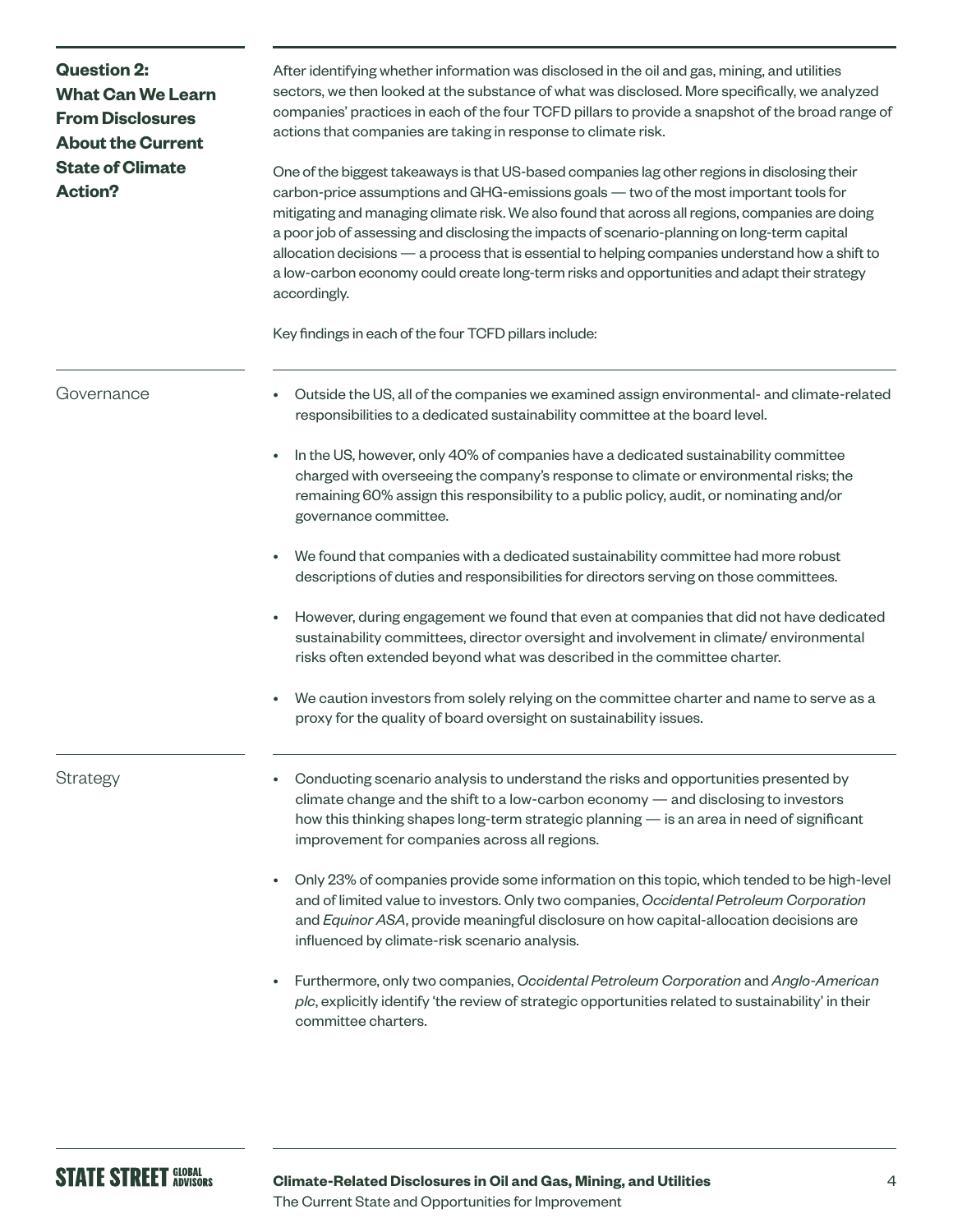| <b>Risk Management</b> | Only half of the companies disclose either an average carbon-price assumption or a range of<br>carbon prices; no company discloses both.                                                                                                                                                                                                                                                                                                                                                                                                                                        |
|------------------------|---------------------------------------------------------------------------------------------------------------------------------------------------------------------------------------------------------------------------------------------------------------------------------------------------------------------------------------------------------------------------------------------------------------------------------------------------------------------------------------------------------------------------------------------------------------------------------|
|                        | Among the half that do disclose their carbon-price assumptions, these figures range from<br>US\$0 to US\$140 per ton of carbon dioxide equivalent (tCO2e); the average is US\$46/tCO2e.                                                                                                                                                                                                                                                                                                                                                                                         |
|                        | This broad range of assumptions for such a critically important measure highlights the need for<br>consensus about how companies should account for the externalities of their carbon emissions.                                                                                                                                                                                                                                                                                                                                                                                |
| Metrics & Targets      | Nearly three quarters of companies globally have established and disclosed goals for<br>managing GHG emissions from operations, but the time horizon of most of these goals<br>is either one to three years or a $2020$ target date $-$ a period that is too short to drive<br>meaningful change; only 45% of companies established emissions targets beyond 2020.<br>In terms of the nature of these targets, 43% of companies established absolute GHG<br>reduction goals, 28% focused on intensity or efficiency targets and 10% set both absolute<br>and intensity targets. |
|                        | Several utilities have established goals related to phasing out coal or goals to increase<br>renewable energy generation across their operations.                                                                                                                                                                                                                                                                                                                                                                                                                               |

### **R-Factor™ Score**

**Analysis** In April 2019, we rolled out R-Factor™, our ESG scoring system that uses commonly accepted transparent financial materiality frameworks to

generate a unique score for listed companies. This proprietary tool allows us to compare the ESG performance of a company against its peers.

Analyzing R-Factor™ scores of companies in the oil and gas, mining, and utilities sectors, we found that US companies lag their European, Australian and Canadian counterparts.

For more information about R-Factor™ and its scoring methodology, see "[R-Factor™: Reinventing](https://www.ssga.com/investment-topics/environmental-social-governance/2019/04/inst-r-factor-reinventing-esg-through-scoring-system.pdf)  [ESG Investing](https://www.ssga.com/investment-topics/environmental-social-governance/2019/04/inst-r-factor-reinventing-esg-through-scoring-system.pdf) Through a [Transparent Scoring System."](https://www.ssga.com/investment-topics/environmental-social-governance/2019/04/inst-r-factor-reinventing-esg-through-scoring-system.pdf)

|                                                         | <b>US</b> | <b>Europe (including UK)</b> | <b>Australia</b> | Canada |
|---------------------------------------------------------|-----------|------------------------------|------------------|--------|
| Average R-Factor <sup>™</sup> Score<br>(as of May 2019) | 60        | $\rightarrow$<br>. .         | 70               | 69     |

# **Spurring the Discussion about Climate Risk**

Our analysis of the current state of climate-related disclosures in the oil and gas, mining, and utilities sectors highlight the need for investors and companies to engage in urgent, robust discussions about this important topic.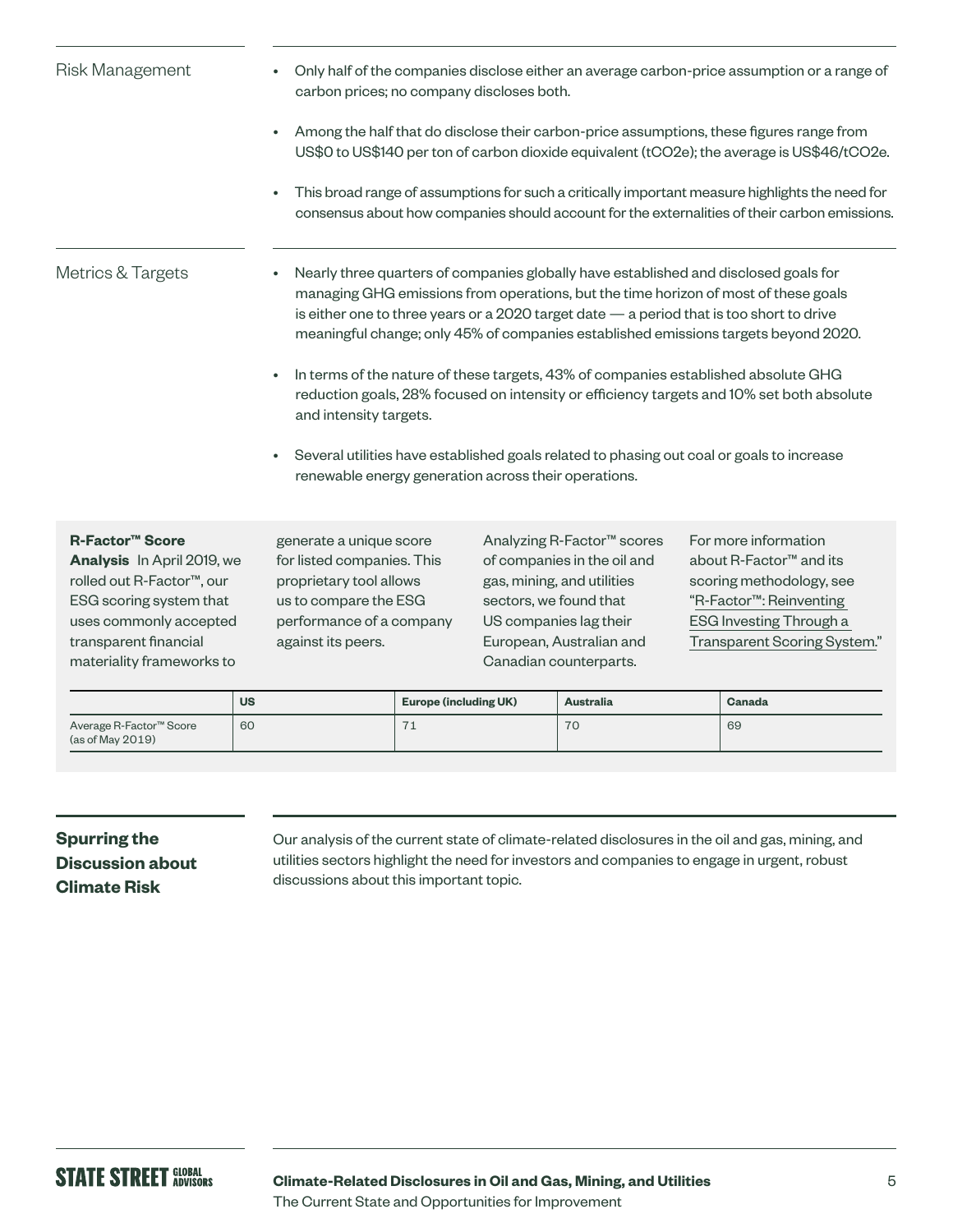While there are numerous regulatory, scientific, and economic factors to consider, at State Street Global Advisors we believe that the following desired outcomes should guide these discussions:

- **Uniform carbon pricing is an urgent need.** Currently, companies are required to determine on their own, how — or even whether — they will assign a price to the costs that their GHG emissions impose on society. This approach has resulted in companies using vastly different assumptions for their carbon pricing, and many companies fail to disclose this information to investors altogether. Market participants, including investors, companies, and academics, need to engage to identify baseline carbon prices at the industry and global levels to drive meaningful change in a systematic manner.
- **GHG emissions targets should be long-term and meaningful.** Climate change is not a short-term risk that can be effectively addressed by setting one to three year emissionsreduction targets, which only result in tactical decision-making. Instead, it is a major, longterm force that threatens to radically reshape global economies and living conditions around the world. As such, companies need to establish emissions-reduction goals that span multiple decades to align with the time horizon over which these risks are projected to manifest. Shortterm reduction targets can then be established to help track progress against the long-term goals. We applaud the 15 May, 2019 announcement by the *CEO Climate Dialogue* that called on government to put a price on GHG emissions with a goal of achieving at least an 80% reduction in emissions by 2050 in the US.<sup>3</sup> Many of these companies can take direct action by embracing more ambitious GHG-reduction goals.
- **Boards must focus on adapting, not just mitigating.** Corporate boards have a responsibility to identify and mitigate the risks to their company posed by climate change. But this thinking doesn't go far enough. Boards also need to think about how climate change could fundamentally reshape the global opportunities amid the transition to a low-carbon economy. For high-impact sectors, this scenario planning should be incorporated into the board's governance oversight structure and, long-term strategic planning and be communicated to investors.
- **Investor engagement should be more holistic.** Investors need to broaden their approach to how they engage with and evaluate companies regarding climate change. While shareholder proposals have been an effective tool for getting a company's attention and achieving certain goals, our analysis shows that the targeted efforts have been slow in creating a much-needed sense of urgency among boards and managements. Many companies are still responding to the climate challenge in a tactical manner rather than approaching it more strategically. Here again, investors need to engage with market participants to drive meaningful change on this issue. For example, having agreed-upon base-line scenarios and industry-level assumptions would better inform company-level engagement.

### **Conclusion**

There is growing momentum among companies and investors across sectors about the need to take meaningful action on climate change. The current state of climate-related disclosures in the oil and gas, mining, and utilities sectors, however, shows that we need to do better. At State Street Global Advisors, we hope that shining a light on current disclosure practices will spur muchneeded discussion and action among investors and companies on climate change.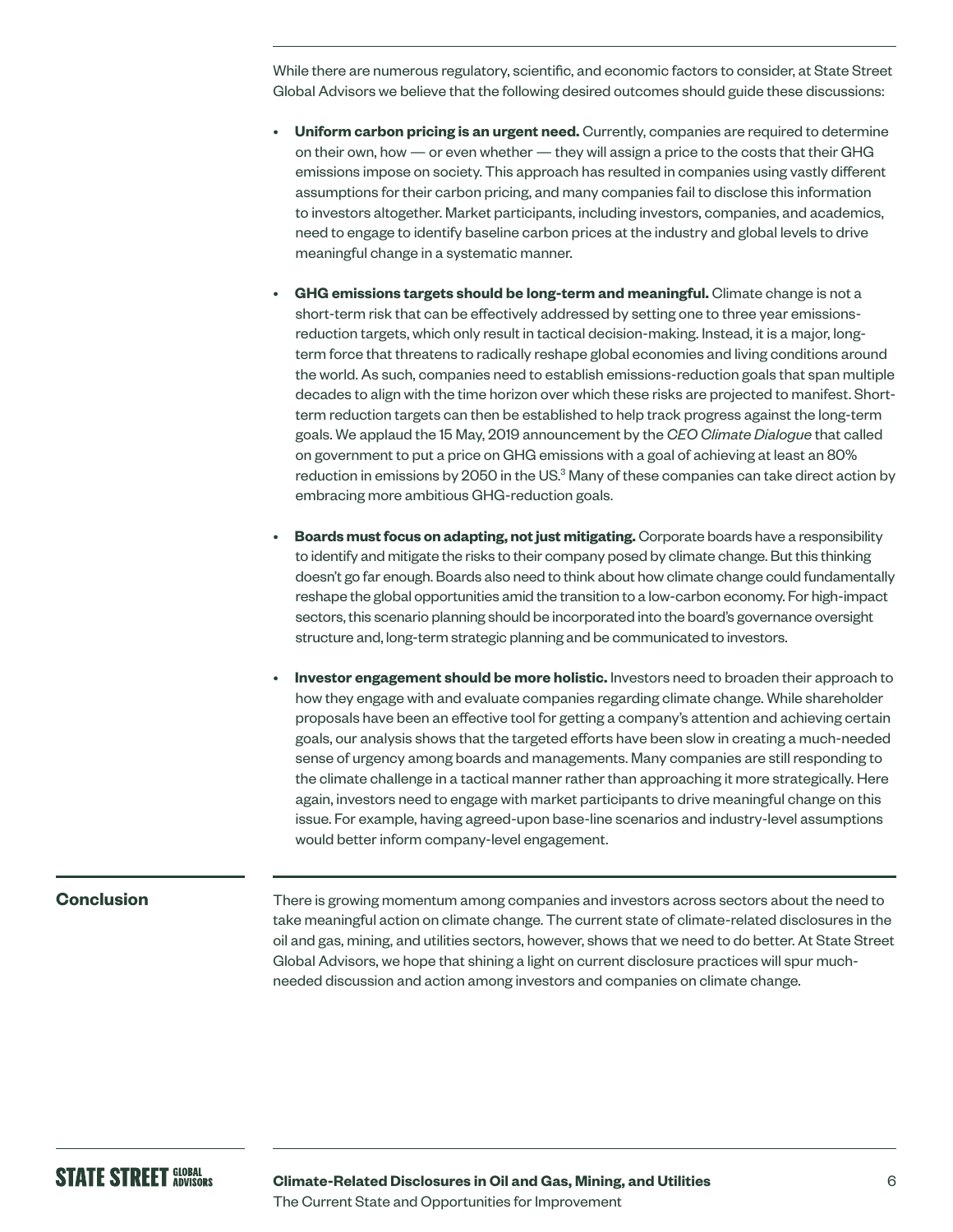# **Appendix**

# Overview of Companies Included in State Street's Climate-Related Disclosure Analysis





#### Companies Analyzed by Market



State Street's 2018 Voting on Shareholder Proposals Related to *Assess Portfolio Impacts of Policies to Meet 2 Degree Scenario* 

| <b>Company Name</b>               | <b>Meeting Date</b> | Vote<br><b>Result</b> | <b>State Street's</b><br>Vote | <b>Sector</b>    |
|-----------------------------------|---------------------|-----------------------|-------------------------------|------------------|
| Noble Energy, Inc.                | 24-Apr-18           | 45.6                  | For                           | Oil & Gas        |
| Kinder Morgan, Inc.               | 09-May-18           | 59.7                  | For                           | Oil & Gas        |
| Anadarko Petroleum<br>Corporation | 15-May-18           | 52.5                  | For                           | Oil & Gas        |
| PNM Resources, Inc.               | $22$ -May-18        | 13.1                  | Against                       | <b>Utilities</b> |

# Companies Reviewed by Region

| <b>Company Name</b>               | Region    |
|-----------------------------------|-----------|
| Ameren Corporation                | US        |
| Anadarko Petroleum Corporation    | US        |
| Anglo-American plc*               | Europe    |
| BHP Billiton Limited*             | Australia |
| BP plc                            | Europe    |
| Cenovus Energy Inc.               | Canada    |
| Chesapeake Energy Corporation     | US        |
| <b>Chevron Corporation</b>        | US        |
| <b>CMS Energy Corporation</b>     | US        |
| ConocoPhillips                    | US        |
| Devon Energy Corporation          | US        |
| Dominion Resources, Inc.          | US        |
| DTE Energy Company                | US        |
| Duke Energy Corporation           | US        |
| <b>Equinor ASA</b>                | Europe    |
| Exxon Mobil Corporation           | US        |
| FirstEnergy Corp.                 | US        |
| <b>Hess Corporation</b>           | US        |
| Kinder Morgan, Inc.               | US        |
| Marathon Petroleum Corporation    | US        |
| Noble Energy, Inc.                | US        |
| Occidental Petroleum Corporation  | US        |
| Oil Search Ltd.                   | Australia |
| Origin Energy Ltd.                | Australia |
| Pioneer Natural Resources Company | US        |
| PNM Resources, Inc.               | US        |
| <b>PPL Corporation</b>            | US        |
| Rio Tinto Ltd.*                   | Australia |
| Royal Dutch Shell plc             | Europe    |
| Southwestern Energy Company       | US        |
| SSE plc                           | Europe    |
| Suncor Energy Inc.                | Canada    |
| <b>Teck Resources Limited</b>     | Canada    |
| The AES Corp.                     | US        |
| The Southern Company              | US        |
| <b>Total SA</b>                   | Europe    |
| TransCanada Corporation           | Canada    |
| Valero Energy Corporation         | US        |
| WEC Energy Group, Inc.            | US        |
| Woodside Petroleum Ltd.           | Australia |
|                                   |           |

\*Dual listed companies